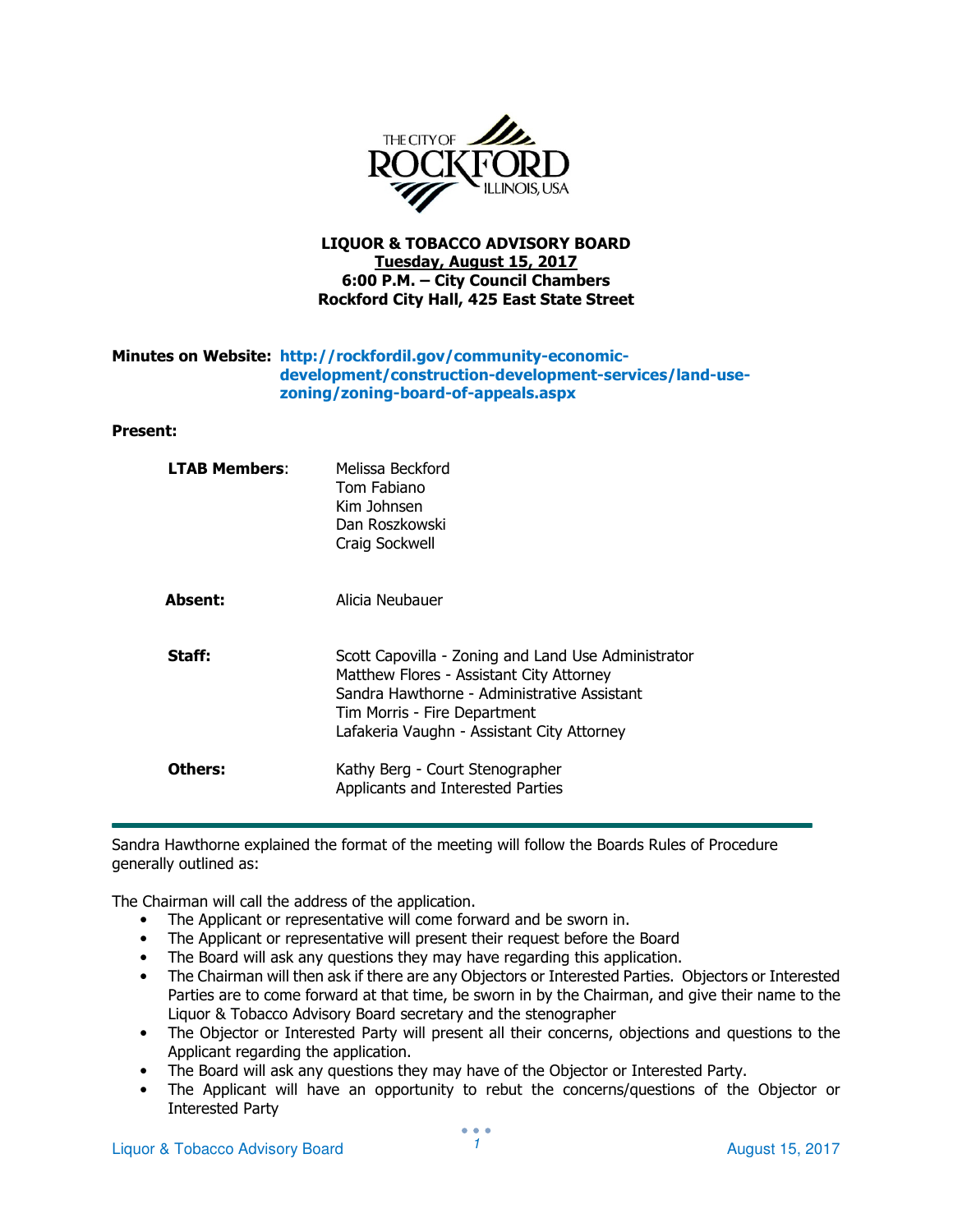- No further discussion from the Objector or Interested Party will occur after the rebuttal of the Applicant.
- The Board will then discuss the application and a vote will be taken.

It was further explained to the public in attendance, applicants, objectors and interested parties that this meeting is not a final vote on any item. The date of the Codes & Regulations meeting was given as Monday, August 28, 2017, at 5:30 PM in City Council Chambers in this building as the second vote on these items. The public in attendance, applicants, objectors and interested parties were instructed that they could contact the Zoning Office for any further information and the phone number was listed on the top of the agenda which was made available to all those in attendance. The City's web site for minutes of this meeting are listed on the agenda as well. This information was also presented in written form attached to the agendas.

The meeting was called to order at 6:28 PM. A MOTION was made by Craig Sockwell to APPROVE the minutes from the July 18, 2017 meeting as written. The Motion was **SECONDED** by Tom Freethy and CARRIED by a vote of 5-0 with Alicia Neubauer absent.

#### 017-LTAB-025 3121 North Rockton Avenue Applicant Muhammad M. Khalid / Rockton Gas Inc. dba Marathon Gas Station Ward  $09$  Sale of Tobacco products in conjunction with a gas station in a C-2 Limited Commercial Zoning District.

The subject property is located on the southeast corner of the North Rockton Avenue and Paradise Boulevard intersection and is currently a gas station and convenience store. Muhammad Khalid and Tahseen Samina were present. Mr. Khalid reviewed his request for the sale of tobacco. He described items that were available in his convenience store, adding he would like to provide the sale of tobacco for his customers. Mr. Khalid stated he will be submitting a revised interior site plan showing shelving that was left off the original plan submitted. He stated the tobacco is in a separate room that is locked at all times which is why he feels he does not need to hire security.

Attorney Vaughn asked if the Applicants had read and agreed with Staff conditions. Ms. Samina reviewed the individual conditions and stated they did agree.

Staff Recommendation is for Approval with (16) conditions. No Objectors or Interested Parties were present.

A **MOTION** was made by Melissa Beckford to **APPROVE** the Sale of Tobacco products in conjunction with a gas station in the name of Muhammad M. Khalid / Rockton Gas Inc. dba Marathon Gas Station in a C-2, Limited Commercial Zoning District at 3121 North Rockton Avenue. The Motion was SECONDED by Craig Sockwell and CARRIED by a vote of 5-0.

Approval is subject to the following conditions:

- 1. Meet all applicable Building and Fire Codes.
- 2. Compliance with all City of Rockford Liquor and Tobacco Codes.
- 3. The sale of tobacco shall be limited to the submitted plan Exhibit E.
- 4. Submittal of a revised landscape plan to include additional perimeter landscaping along North Rockton Avenue, concrete curbing around perimeter landscaping, vinyl privacy fencing 6 feet in height along the east property line, and plant species for Staff's review and approval.
- 5. Proposed landscaping in right-of-way along North Rockton Road and Midway Drive must be approved by Public Works.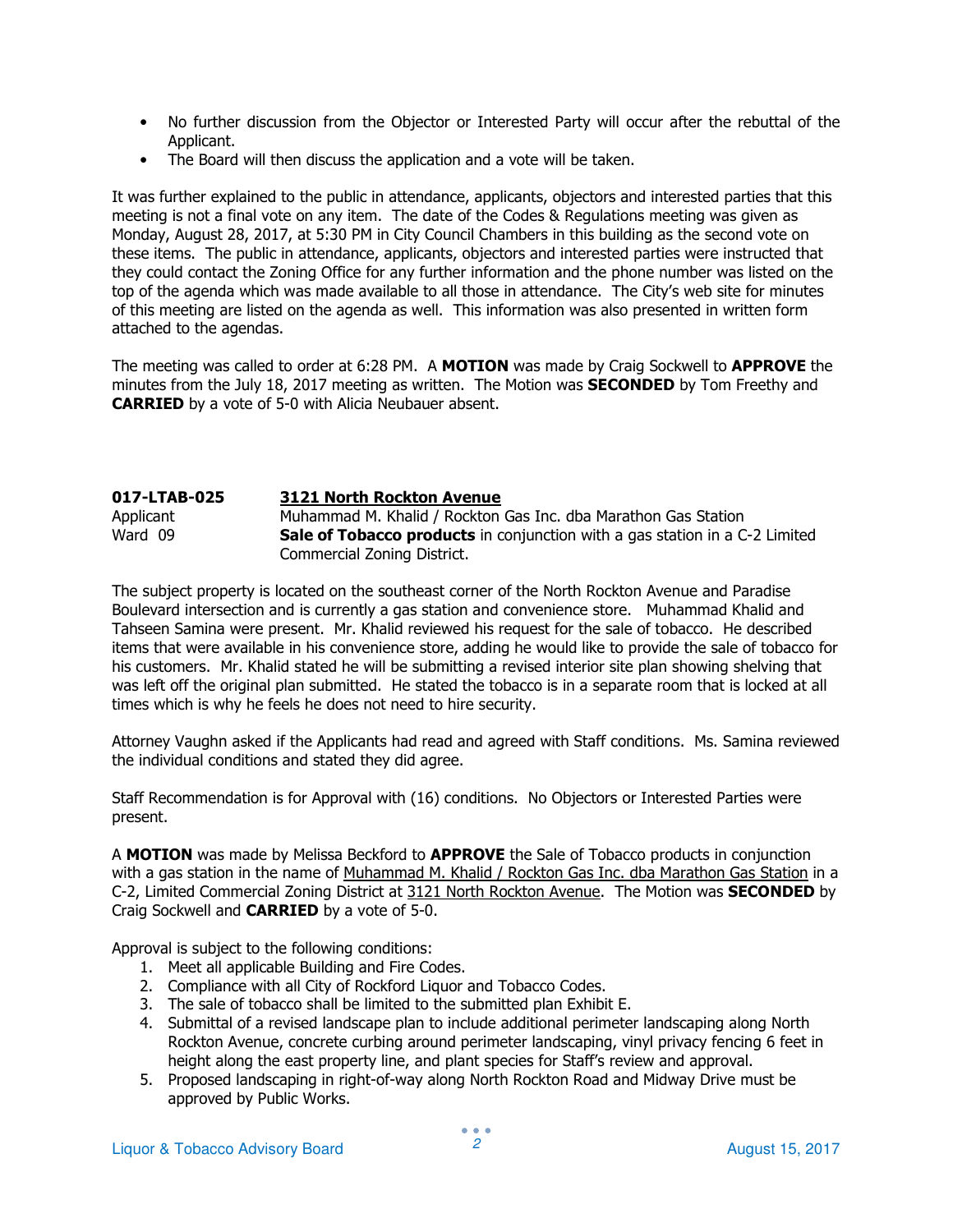- 6. Removal of the non-conforming free-standing "Wilson" sign.
- 7. Must obtain separate permits for signage and signage must comply with Sign Regulations.
- 8. Must develop site in accordance with revised site and landscaping plans approved by Staff.
- 9. Submittal of Fence Permit for vinyl privacy fence along the east property line.
- 10. The hours and days of operation will be from 6:00 AM to 11:00 PM, Monday through Sunday.
- 11. The sale of rose tubes, airplane-sized bottles and any other products that can be deemed to be easily manufactured into drug paraphernalia is prohibited.
- 12. The sale of water pipes and "huka" or "hookah" pipes are prohibited.
- 13. Window display signage is limited to 20% of window area.
- 14. There shall not be temporary exterior signage.
- 15. The windows shall not be covered with bars or other devices that block the windows.
- 16. All conditions must be met prior to establishment of use.

| 017-LTAB-026 | 43XX, 43XX, 4307, 4311, 4315, 4317, 44XX and 4417 Auburn Street                                                                         |
|--------------|-----------------------------------------------------------------------------------------------------------------------------------------|
| Applicant    | Dustin Olson / Retail Logic, Inc. dba Petro Max                                                                                         |
| Ward 07      | Sale of packaged liquor in conjunction with a gas station and convenience<br>store                                                      |
|              | <b>Sale of tobacco products</b> in conjunction with a gas station and convenience<br>store in a C-3, General Commercial Zoning District |

The subject properties are located on the northeast corner of the Auburn Street and North Johnston Avenue intersection. Dustin Olson, Applicant, was present and reviewed his request. He stated this business has been at this location for approximately 40 years and it is his intent to continue to maintain good business operations. Mr. Olson discussed the amount of police calls, stating most of them did not reflect calls from his property. Attorney Vaughn verified this was correct. Mr. Olson is leasing the property and he will also be the manager.

Regarding condition (15) stating that the Applicant must replace the existing freestanding sign by November 1, 2017, Mr. Olson asked if that could be extended further to allow him time to get bids from several contractors. The Board agreed to extend the time frame for signage. Mr. Capovilla suggested allowing the Applicant until April 1, 2018 to comply.

Staff Recommendation is for Approval with (18) conditions. No Objectors or Interested Parties were present.

A MOTION was made by Kim Johnsen to APPROVE the sale of packaged liquor in conjunction with a gas station and convenience store and to **APPROVE** the sale of tobacco products in conjunction with a gas station and convenience store in the name of Dustin Olson / Retail Logic, Inc. dba Petro Max in a C-3, General Commercial Zoning District at 43XX, 43XX 4307, 4311, 4315, 4317, 44XX and 4417 Auburn Street with a modification to Condition (15) to reflect the compliance date of April 1, 2018. The Motion was **SECONDED** by Craig Sockwell and **CARRIED** by a vote of 5-0.

Approval is subject to the following conditions:

- 1. Meet all applicable Building and Fire Codes
- 2. Compliance with all City of Rockford Liquor and Tobacco Codes.
- 3. Submittal of a detail site plan and landscaping plan for Staff's review and approval.
- 4. Submittal of a fence permit for Staff's review and approval.
- 5. Submittal of a dumpster detail, rendering, and dumpster enclosure permit for Staff's review and approval.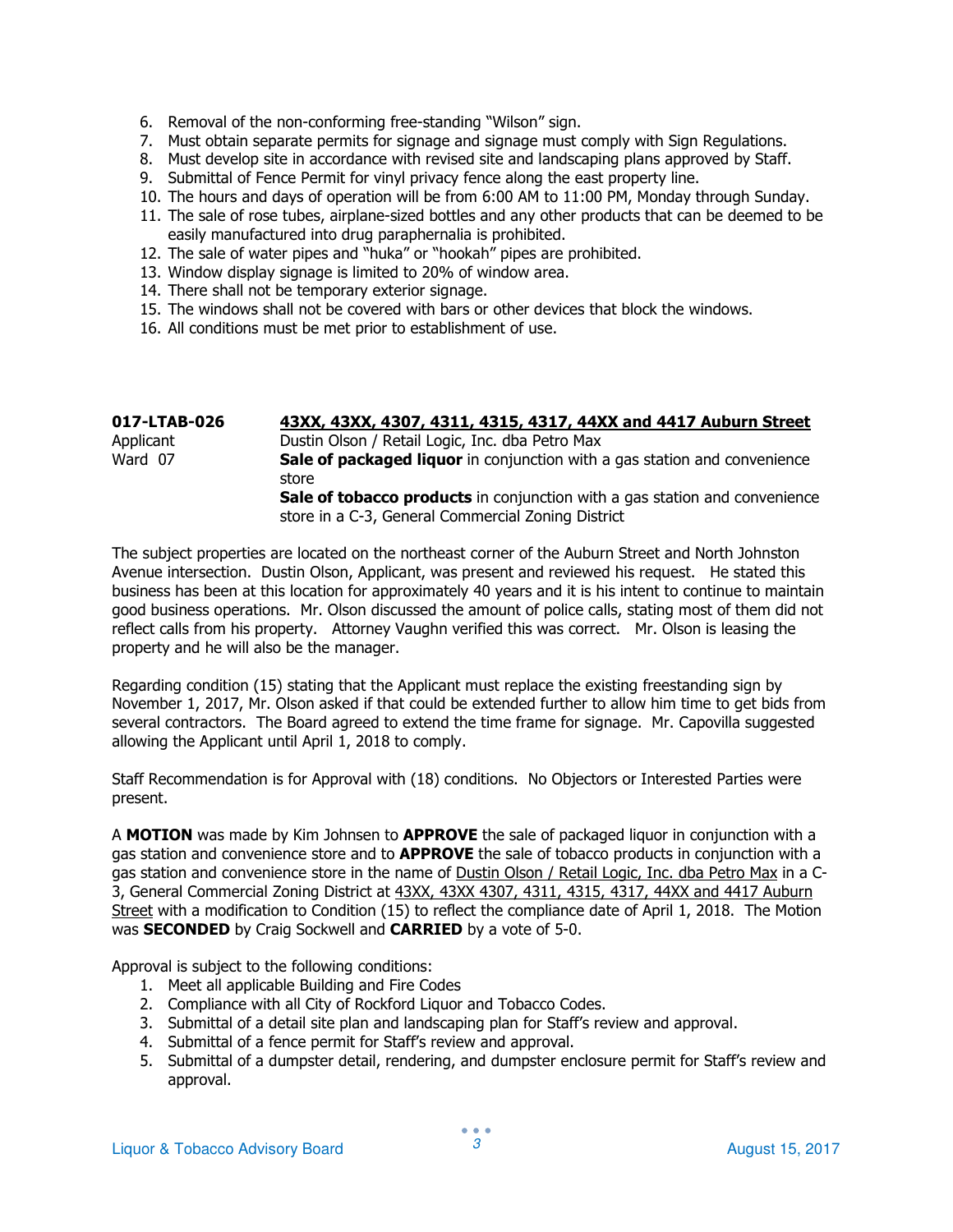- 6. The sale of packaged liquor and the sale of tobacco products shall be limited to the submitted plan Exhibit E.
- 7. The sale of packaged liquor will be from 6:00 AM to 2:00 AM Monday through Saturday.
- 8. The sale of packaged liquor will be from 9:00 AM to Midnight on Sunday.
- 9. The sale of rose tubes, airplane-sized bottles and any other products that can be deemed to be easily manufactured into drug paraphernalia is prohibited.
- 10. The sale of water pipes and "huka" or "hookah" pipes are prohibited.
- 11. Window display signage is limited to 20% of window area.
- 12. There shall not be temporary exterior signage.
- 13. The windows shall not be covered with bars or other devices that block the windows.
- 14. Window display signage is limited to 20% of window area.
- 15. That the freestanding sign shall be a landmark-style sign in accordance with the Sign Ordinance, replacing the existing freestanding sign by April 1, 2018.
- 16. Must obtain sign permit for new landmark-style free-standing sign.
- 17. Submit a property combination form for Staff's approval to combine the seven (7) parcels into one (1) parcel.
- 18. All conditions must be met prior to establishment of use.

# 017-LTAB-027 4225 Charles Street & 3840 Charles Street

Applicant Juan Gabriel Diaz Peralta / Taveras Gomez Group Inc. dba La Esquinta Gold Ward 08  $\blacksquare$  Sale of liquor by the drink in conjunction with a restaurant and video gaming facility in a C-2, Limited Commercial Zoning District

The subject property is an existing grocery store and restaurant located within the East Gate Shopping Center. Attorney Roger Kellerman, Francisco Alberto Diaz, and Juan Gabriel Diaz Peralta were present. Attorney Kellerman reviewed the requests. The grocery store is approximately 3 times the size of the restaurant. The restaurant has been in operation since 2009, and the grocery store since 2015. The restaurant offers breakfast, lunch and dinner. There is no door between the restaurant and grocery store so when one is open the other is also.

Attorney Vaughn asked if the Applicants have read and agreed to abide by Staff's (7) conditions. Attorney Kellerman stated they have, and they are agreeable to all conditions.

Kim Johnsen asked for clarification on Staff recommendation for approval of beer and wine only. Mr. Capovilla stated the request should have been written as the sale of beer and wine by the drink in conjunction with a restaurant. There was no application for packaged liquor sales.

Staff Recommendation is for Approval of the sale of beer and wine by the drink, with (7) conditions. No Objectors or Interested Parties were present.

A MOTION was made by Craig Sockwell to APPROVE the sale of beer and wine by the drink in conjunction with a restaurant and video gaming facility in the name of Juan Gabriel Diaz Peralta / Taveras Gomez Group, Inc. dba La Esquinta Gold in a C-2, Limited Commercial Zoning District at 4225 Charles Street and 3840 Charles Street with Amendments to conditions (4) and (6) to reflect the sale of beer and wine only. The Motion was **SECONDED** by Melissa Beckford and **CARRIED** by a vote of 5-0.

Approval is subject to the following conditions:

- 1. Meeting all applicable liquor codes.
- 2. Meeting all applicable Building and Fire Codes.